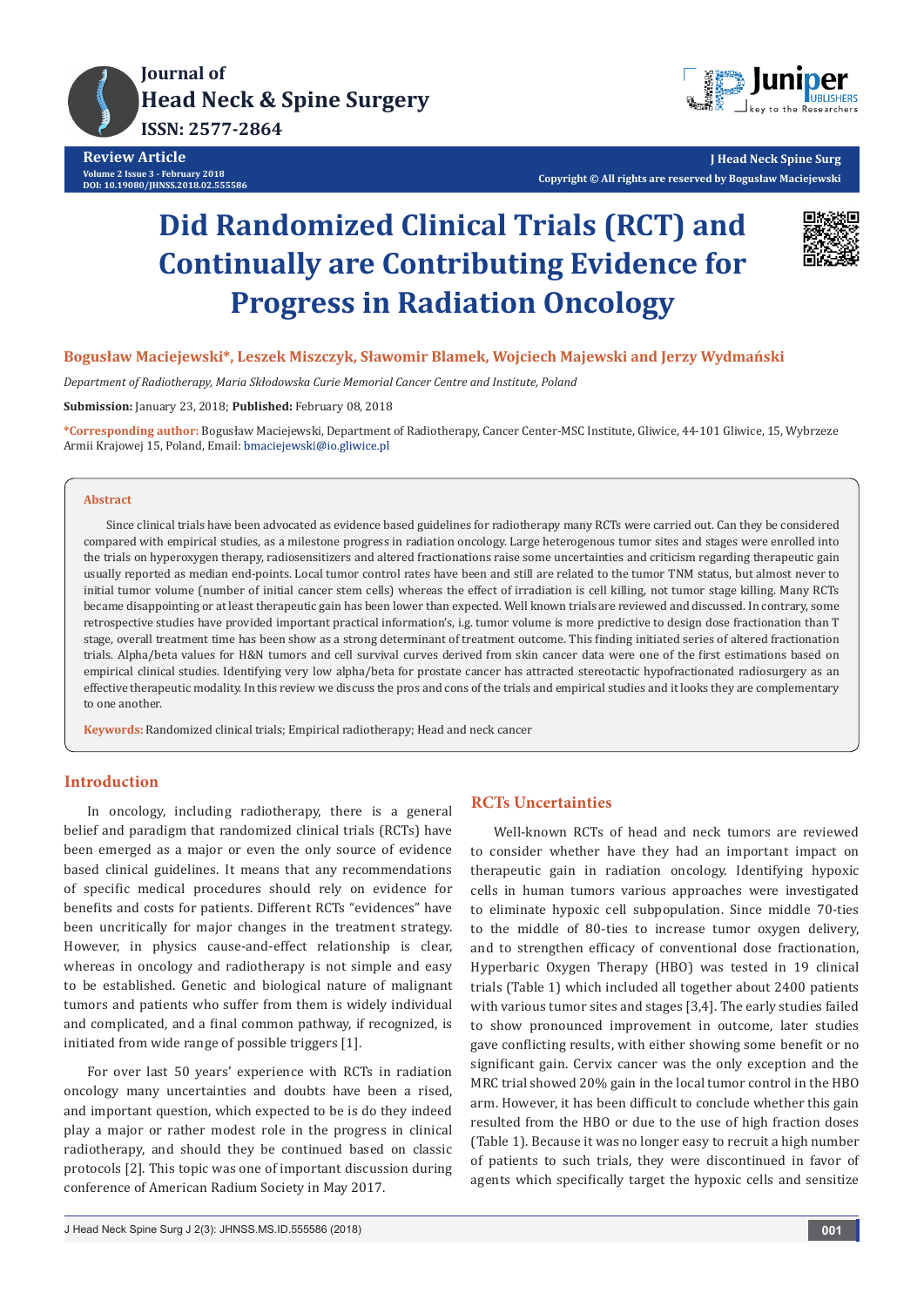these cells to radiation. In vitro studies demonstrated that highly electron-affinic nitroaromatic compounds can preferentially radiosensitize hypoxic cells. Different compounds were tested, i.g. misomidasol, pimonidasol, sanazole and others. In this promising field, 18 trials which recruited about 5000 patients were designed and carried out. Once again, in the 15 trials no therapeutic gain was noted, except DAHANCA 5 trial in which

nimorazole in head and neck cancer was used it resulted in 16% improvement in the LTC [4]. Failure to note any benefit was generally caused by the fact that the drug doses were found too low, and a higher doses necessary for effective radiosensitization produced high risk of severe neurotoxicity. Once again, large series of these RCTs were more or less disappointing.

**Table 1:** Trial on physical or chemical radiation modifiers (LTC-Local Tumor Control).

| <b>Trials</b>                       | <b>No. Trials</b> | No.Pts      | <b>Results</b>                                                                                                       |
|-------------------------------------|-------------------|-------------|----------------------------------------------------------------------------------------------------------------------|
| Hyperbaric Oxygen (HBO)             | 19                | $\sim$ 2500 | No significant gain, except uterine<br>cervix (20% $\uparrow$ LTC)? is it result of<br>HBO or high dose per fraction |
| Radio Sensitiers (nitroimidasoles)  | 18                | $\sim$ 5400 | 15 trials-no gain 7-15% LTC<br>gain; DAHANCA $2 < 5$ higher doses<br>of nitroimidasoles too neurotoxic               |
| Concurrent Chemo-Radiation<br>(H&N) | $10\,$            | $\sim$ 2400 | LTC gain $\sim$ 20% (10%-31%)                                                                                        |

When overall treatment time (OTT) in radiotherapy for head and neck cancerswas recognized and well documented as one of a majordeterminant of therapeutic benefit [5-7], various altered fractionation schedules were designed as a challenge to conventional fractionation with relatively long OTTs. More than 33 RCTs, recruited over 11000 head and neck cancer patients, have been carried out for over 25 years. Putting it in a mildly way, expectation that one or some of altered schedules may become as a "Holy Grail" for head and neck cancers of various sites and stages seems to be a bit naive. If fact, some of the RCTs showed even inverse results [8,9]. CHART trial has shown average LTC gain of about 5% (which fell down to 0% after 10-years of followup), and it was noted mainly for T3-T4 tumors, young patients (< 50 years) with well differentiated cancer, but not for T1-T2 cancers of oropharynx, oral cavity and hypopharynx. However, similar efficacy 54Gy in 12 days and 66Gy in 45 days, may suggest that "the shorter is as effective as the longer". Using L-Q

model ( $\alpha$  /  $\beta$  value = 10Gy) the CHART NTD dose is 51.7<sub>izoGy2.0</sub> if given in 2.0Gy fractions. Total physical dose of 66Gy in control arm, corrected for accelerated repopulation (0.6Gy/day) above week 3 of irradiation [7], decreases to biologically equivalent dose (NTD) of  $51.6<sub>izoGv2.0</sub>$ . Therefore, biological equivalent doses were almost the same in both arms, and mature results of this trial surprisingly revealed a few percents higher gain in favor of the control arm [10]. On the contrary in the PMH trial 2.5 times higher LTC gain was noted for small tumors (< 4cm), and mainly for the hypopharynx (Table 2). Among many RCTs, the DAHANCA-7 trial is one of the most reliable since it included laryngeal cancersonly, and it was carried out only in the Danish cancer centers using the same protocol [11]. Due to shortening OTT by one week average 10% gain in the LTC was noted, but, for the select subgroup of well differentiated tumors the LTC increased to about 20%.

**Table 2:** Selected randomized trials on altered dose fractionation for head and neck cancer regarding heterogeneity sites and T & N stages (A-Accelerated, AH-Accelerated Hyperfractionation, H- Hyperfractionation).

| <b>Trials</b>          | <b>Evidence And Uncertainties</b>                                                                                                                                              |  |
|------------------------|--------------------------------------------------------------------------------------------------------------------------------------------------------------------------------|--|
| CHART (AH)             | Different T&N and T localisations; 5% LTC gain; after 10yrs-0% mainly<br>for T3 T4, young pts, well differentiated tumors; no gain $\rightarrow$ T1-T2,<br>orophx, oral cavity |  |
| PMH(A)                 | Different T&N and T sites                                                                                                                                                      |  |
|                        | Low LTC gain; 2.5 x higher for $T < 4$ cm and hypophx                                                                                                                          |  |
| <b>MDACC 9003 (AH)</b> | Different T&N and T sites moderate gain for Concomitant Boost                                                                                                                  |  |
| EORTC 22851 (AH)       | Different H&N and T sites LTC gain marginal, close to 0%                                                                                                                       |  |
| EORTC 22791 (H)        | Fairly homogeneous arms LTC gain moderate-for T3 not for T4                                                                                                                    |  |
| DAHANCA 7 (A)          | Single T site (larynx) LTC gain-10%, higher for well differentiated<br>tumors                                                                                                  |  |

Evaluation of the RCTs results may lead to a bit confusing comparison (Table 3). In some trials the LTC rates in altered arm are close to the LTC in the control arm of other trials. Results of two meta analyses (MARCH 1 and 2) have clearly shown that previously awaited "Holy Grail" do not show-up [8,9]. Twenty one of the 50 trials (42%) were potentially eligible, but finally, only 15 trials (30%) with 6515 patients were included to the meta

analysis MARCH, and absolute 5-year LTC benefit was 3-4% (8% for hyperfractionation but only 2% for accelerated schedules). It is difficult to understand why only one/third of the trials was selected to the meta analyses. It suggests that excluded trials did not fulfil methodological requirements. It looks like more than 60% of the trials did not provide any contribution to progress.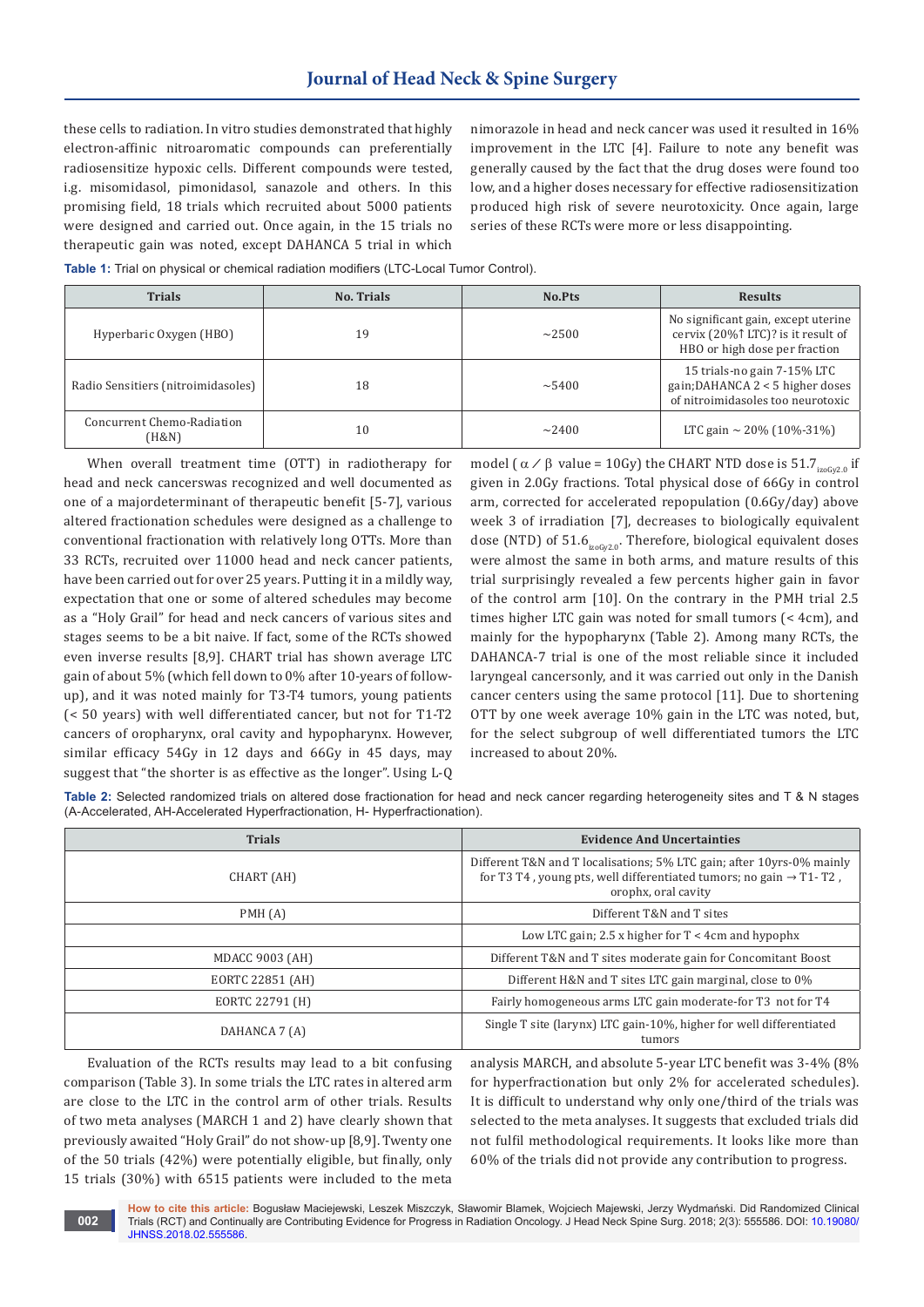**Table 3:** Examples of altered arm results similar to control results in other trials.

| <b>Study</b>       | <b>Local Tumor Control</b> |             | <b>LTC</b> Gain |
|--------------------|----------------------------|-------------|-----------------|
|                    | Control Arm                | Altered Arm |                 |
| <b>CHART</b>       | 40%                        | 45%         | 5%              |
| <b>RTOG 9003</b>   | 46%                        | 54%         | 8%              |
| <b>DAHANCA 7</b>   | 52%                        | 62%         | 10%             |
| MDACC-CB           | 66%                        | 79%         | 13%             |
| <b>EORTC 22791</b> | 40%                        | 59%         | 19%             |

Important step forward in radiotherapy has been expected due to studies on molecular tumor profiles as predictors and prognostic factors. From Buffa et al. [12] analysis fairly homogenous CHART patient' clusters shown that configuration of negative p53, Bcl2-, with low Ki-67 and low CD31 predicts the LTC gain significantly higher than 5%. It may suggest that therapeutic gain expected in many altered trials is hidden, and in fact it may exist not for all different H&N tumors but for clinically and biologically selected homogeneous group of patients.

Combined chemotherapy with radiation has raised a flurry of interest as attractive therapeutic modality regarding an improvement of both LTC and disease-free survival (DFS). Once again, meta analyses (MACH-NC, MACH-CH) showed [13,14] lower than modest average therapeutic gain of only 4%, (2% improvement for neoadjuvant and adjuvant chemotherapy, and promising benefit of 12% for concurrent chemoradiation). Denis et al. [15] study on efficacy of chemoradiotherapy for advanced oropharyngeal cancer has shown 23% increase in the 5-year LTC. This is a good example that when the RCT concentrates on single tumor type and site, therapeutic benefit can raise significantly. In contrary, when the RCTs include various tumor sites and stages which are the source of wide range of the initial number of cancer stem cells, then a real LTC gain can be washed away.

In a few trials misleading negative results have been reported. For example PORT meta analysis has shown no therapeutic benefit for postoperative radiotherapy for lung cancer patients. Thames (personal communication) reanalyzing the results of this meta analysis pointed out that a weak point was to mix together the 2D - <sup>60</sup>Co and 3D-conformal results. When his cut-off the <sup>60</sup>Co results and focused on the 3D trials only then reported negative results turned into significant 10% long-term therapeutic LTC gain.

Another example of the misleading results is the p-CAIR trial focused on accelerated (7-days-a week) versus conventional (5-days-a-week) postoperative radiotherapy for H&N patients with high risk of local recurrence carried out by Suwinski et al. [16]. At the first glance, the authors noted no significant LRC difference between two arms of the trials. However, they designed own numerical molecular scoring system, i.e. high EGFR=1, low p53=1, low Ki-67=1, and low nm-23=1. For patients with total score higher than 2, 40% increase in the LRC was found in favor

**003**

of accelerated (7d/wk) schedule. Better outcome of HPV positive patients was well documented at least for oropharyngeal cancer, but this factor was not accounted for any previous trials.

# **RCTs Statistics**

Generally, results of various fractionation schedules used in the trials do not allow to distinguish the effect of dose from that of the OTT. Survey of clinical papers in two journals (Radiother Oncol and J Radiat Oncol Biol Phys) has shown that only one-third of them contain a satisfactory description of how the dose was specified [17]. Although, authors generally agree that the RCTs in radiotherapy improve its efficacy, systemic interpretation of the results published in the literature is quite difficult and it should be taken with some grains of salt. Among 141 RCTs on therapy of advanced breast cancer (about 26,300 patients), reported on ASCO between 1984-1993, only three (2.1%) showed significant benefit from the experimental treatment arm. It leads the readers to the impression that specific results recommended as evidence based, are in fact general but not specific guidelines, and how to treat individual patients is still considered as a statistically average persons.

There is no doubt that the LTC gain with increasing total dose is almost axiomatic for radiotherapy, but variations in natural tumor biology may often dominate over the effect of dose fractionation. In biostatistics of the RCTs the sample size is not only important, but also its nature also [1,2,17,18]. Methodological problems sometimes make conclusions uncertain and for that reason they are likely excluded from the meta analyses, (i.g. MARCH).

Factor as tumors biology, cell density, radiosensitivity, not constant rate of cell killing after daily fractions are highly heterogeneous. But, even if the RCTs are well designed and analyzed, the results could be somewhat puzzling since within a specific tumor stage TCP may differ significantly.

One of the Achilles heel of the RCTs seems to be the belief that relatively wide range of tumor sites and stages enrolled to each arm of the trial will alike respond to irradiation schedule. It's difficult to understand why TNM tumor stage still remains as axiomatic criterion of inclusion to the trial, whereas initial number of tumor stem cells (indirectly represented by tumor volume) is in fact radiation targets. Therefore it seems inconsistent to tailor dose fractionation to the T or N stage. This indisputable fact is however ignored. Although at the first glance, randomized arms may look homogeneous clinically but there is about 10-fold difference in the initial number of tumor stem cells between the smallest and the largest tumors, within T2 stage, and much larger for higher T stages but a total dose given to all cases within each arm is the same. If, just by chance, in the control arm will be allocated more smaller tumors in each T category, and on the contrary, more larger tumors will be in the altered arm, it may likely lead to higher efficacy (higher LTC) in the control than in the altered one. Should such result be therefore considered as "an evidence" or rather as "an illusion"? Therefore it sounds logical that dose fractionation should be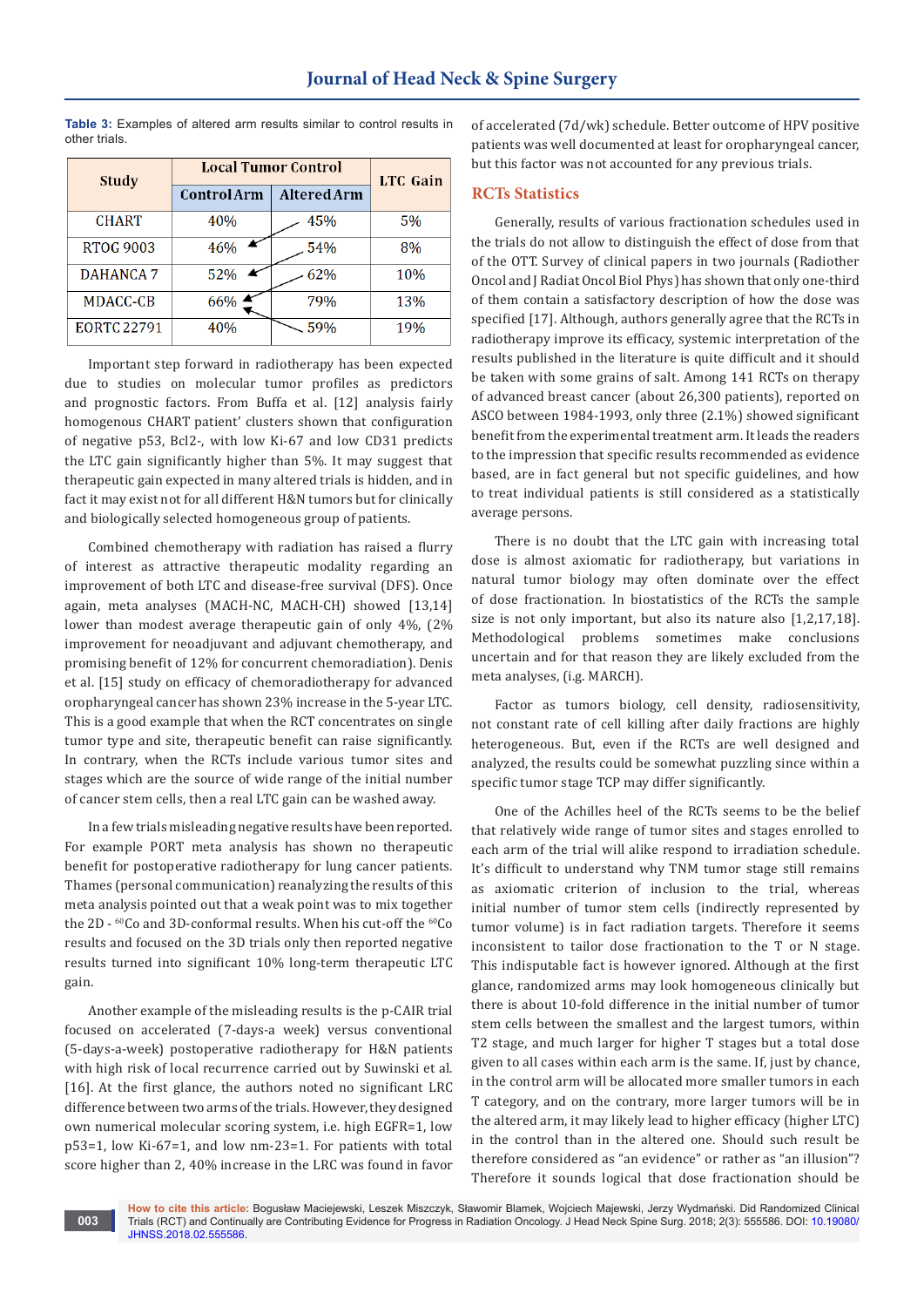tailored to the volumetric staging which reflects number of the stem cells, but no longer to the T and N stages.

Usually the results of the trials are presented as an average and usually actuarial but not crude end-points in the selected time of the follow-up. Sometimes one can lose valuable information's that are spread around and beyond such point. Glatstein [1] called it as a "*Tyranny of the median*". Major problem with the median value is that the rest of survival curve is usually ignored. Furthermore, the probability for outcome is related to whole group but not for individuals. Nevertheless, Bentzen wittily and also rightly pointed out that "*Evidence of lack of significance, does not necessarily means the lack of evidence*". On the other hand, statistical significance not always corresponds with clinical importance.

Considering at least major doubts and uncertainties of the RCTs, there is not unanimous answer to the question whether randomized clinical trials should not be considered as evidence based milestones of progress in radiotherapy, although it may seem that they have played a modest role. Glatstein [1] has used elegant Latin proverb "*Caveat Emptor*", which means a kind of warning that one should be cautious to make unequivocal conclusions. Although evidence based guidelines are addressed to clinicians, evidence has to be measured and weighed carefully, and frequently, and it requires clinical experience, common sense and logic. It does not, however, means that evidence should be ignored and dismissed out from practical radiotherapy.

## **Empirical Radiotherapy**

**004**

For about 10 decades empiricism has been a source of knowledge, growing experience and also progress in radiotherapy, but not as an alternative to RCTs. A few decades ago, Fowler mentioned that – "*If radiotherapist had to await for fully scientific evidence basis for treating, for first patient radiotherapy would not have started yet*". According to David Hume (XVIII century) "empircism means the best contact between one's understanding of knowledge and the world and it is not the point at which a mathematical proof crystalizes". In radiation oncology empiricism comes from generally accumulated clinical experience based, on "*what has worked in the pastand what has not*". Strong and important attribute of the empiricism are retrospective clinical studies, which for decades have been a source for growing clinical experience to select tumor volumes, dose and fractionation, timing, treatment techniques to design standards, long before the RCTs have developed.

In XX century, Gray Laboratory was a "*Mecca*" of experimental and clinical radiobiology. Almost all fundamental radiobiological mechanisms of tumor and normal tissue response to radiation were recognized, quantified as a basic rationale for clinical radiotherapy. In late 60-ties Fletcher proposed modern clinical radiotherapy based on radiobiology principles which became a major milestone in radiotherapy. For example, utilizing own clinical observations, Fletcher pointed out that if dose per week is not higher than 10Gy, then in about 60% of H&N cancer patients healing of the acute mucosal reaction (confluent mucositis) already occurs at the end of week 6 of conventional irradiation. His observations were confirmed by the results of many studies. In his time, accelerated repopulation was not discovered yet, but he intuitively and indirectly suggested that it plays important role in response of normal epithelium to fractionation, and the response is so intensive that effect of daily fraction of 2Gy can be neutralized by this process.

During 60-ties and 70-ties two cancer centers in Poland gathered over 1000 skin cancer patients treated with one of the seven different fractionation schedules from a single dose of 18-25Gy to 70Gy in 47 fractions [5,19]. In none of the RCTs such wide range of doses has been used yet. In fact, it is methodolically not possible. This large set of non-randomized empirical retrospective data [5,6,19,20], were later effectively used to:

a) Question reliability of the Strandquist formula for dose-time relationship and it showed that the exponent for time (T) in his formula should be higher than 0.33. It was the first indirect sign that process of accelerated repopulation exist and it should not be ignored;

b) Demonstrate that tumor volume as a one of the major determinant of effective dose fractionation (Figure 1); (small tumors can be eradicated even by a single dose whereas larger needs a number of fraction doses);



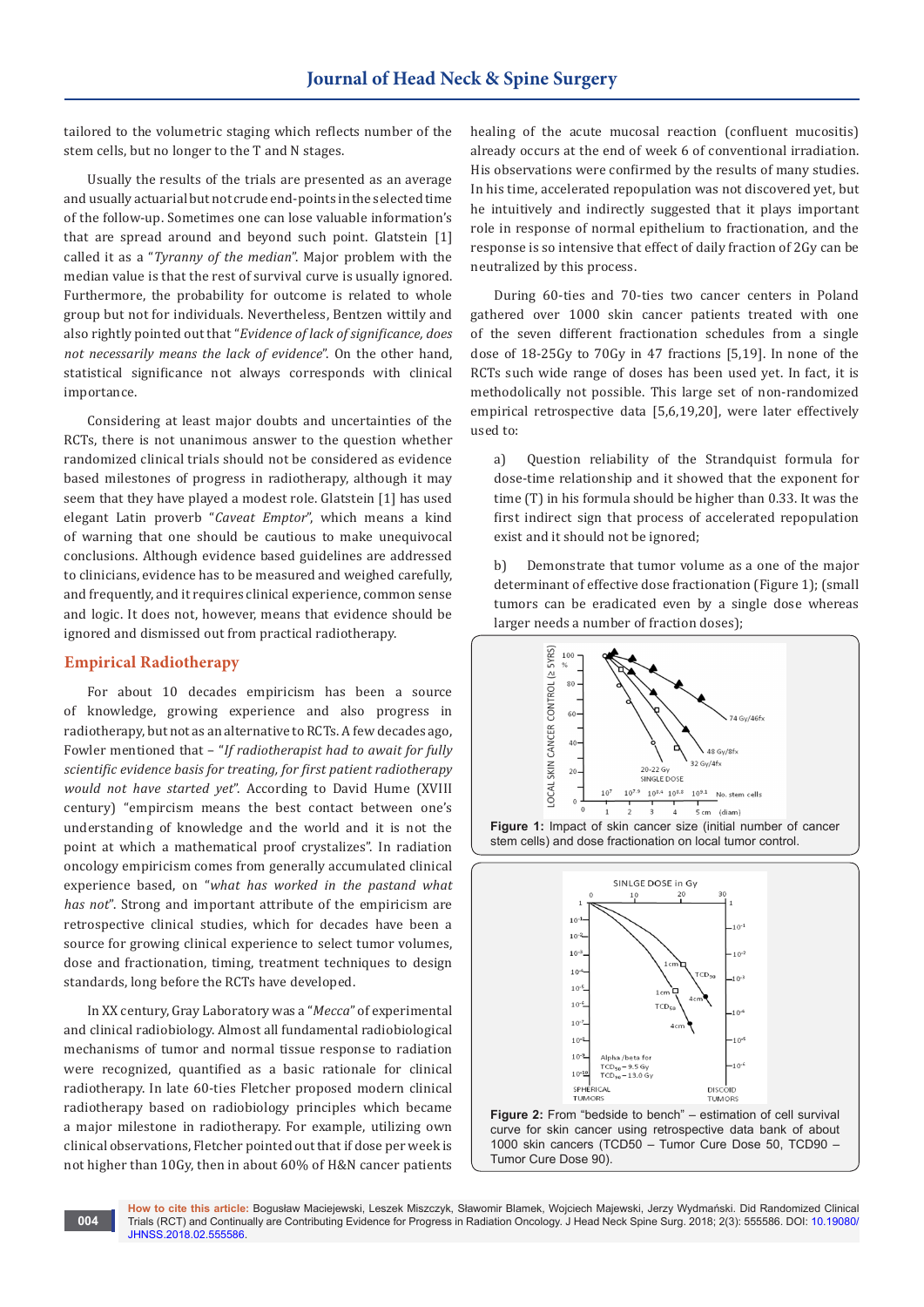c) To estimate cell survival curves fromclinical data as a bridge between bench and bed site (Figure 2);

d) Estimate alpha/beta values for skin cancer  $(\alpha / \beta =$ 13.0Gy) and skin necrosis

 $(\alpha$  /  $\beta$  = 7.4Gy), which were one of the first published in the literature (Figure 3);



e) Prove that time factor is much more important for treatment outcome than it was previously assumed and that exponent for time depends on OTT itself and in the Strandquist' and Ellis' formulas this factor was underestimated.

All these findings came from a single retrospective clinical data set.

Quantitative analyses of a large retrospective series of head and neck cancer irradiated in Gliwice have shown that overall treatment time (OTT) is one of the major determinant of treatment outcome. Cell kill effect caused by about 0.6Gy daily fraction of 2.0Gy is neutralized by accelerated repopulation of the survived clonogenic cells [6,7]. Shortening the OTT results in an increase in the LTC, what has led to a milestone practical guideline that: "*It is more effective to begin radiotherapy on Monday or Tuesday, and worse (never do it) to complete therapy on Monday or Tuesday*" – (it means the last 2-3 fractions should be used as a second daily fraction in the previous week).

Although RCTs on altered fractionation failed to show pronounced therapeutic benefit, they were a source of important radiobiological information that accelerated repopulation previously estimated as a constant Drep = 0.6Gy/day, in fact is increasing during irradiation and it depends on time OTT itself, with the increase to even 1.4-1.6Gy/days at the end of the week 6 of irradiation. It means that 10Gy at the first week of irradiation is not biologically equivalent to 10Gy at the week 6, because in the week 6 cell kill effect of at least 3.5-4Gy (2.5 days x 1.4Gy) of 10Gy/week is balanced by repopulation during weekend and thereafter [7]. The RCTs results have shown that attention should be focused on *Dose Intensity* (DI) (number of Gray per unit of time, e.g. number of Gy/day), which is more reliable parameter

**005**

corresponding with treatment efficacy then Dose Escalation (DE). The latter one simply expresses an increase in physical dose. Although, 60Gy in 42 days, 70Gy in 49 days and 80Gy in 56 days illustrate dose escalation from 60Gy to 80Gy, but the same DI of these three schedules ( $DI = 1.43Gy/d$ ) means that they are biologically equivalent. Therefore, the DI seems more handy than DE to evaluate biological efficacy of different fractionation schedules (Figure 4). All these, practically useful information's came from empirical, often retrospective studies and have been used as rationale to design altered fractionation RCTs carried out through more than two decades.



A few years ago, Fowler, has mentioned that radiotherapy is like a "*Round Game*", that means, some rules and methods abandoned in the past, nowadays are coming back to the market. Fowler together with Ritter & Bentzen [21-23] using retrospective data have estimated unexpectedly low alpha/beta value of less than 2.0Gy for prostate cancer.



Revival a single dose or few large fractions as a high-tech stereotactic radiotherapy has been a real milestone *"back to future*" in radiotherapy. Nowadays, large single dose of 8-29Gy or a few fractions of 7 up to even 20Gy are more and more widely used as radical therapy of primary or metastatic brain tumors, head and neck, lung, pancreas, liver or prostate cancer. Results look spectacular and provide high rate of 80-95% of at least 2 year LTC. This is undoubtedly an important milestone in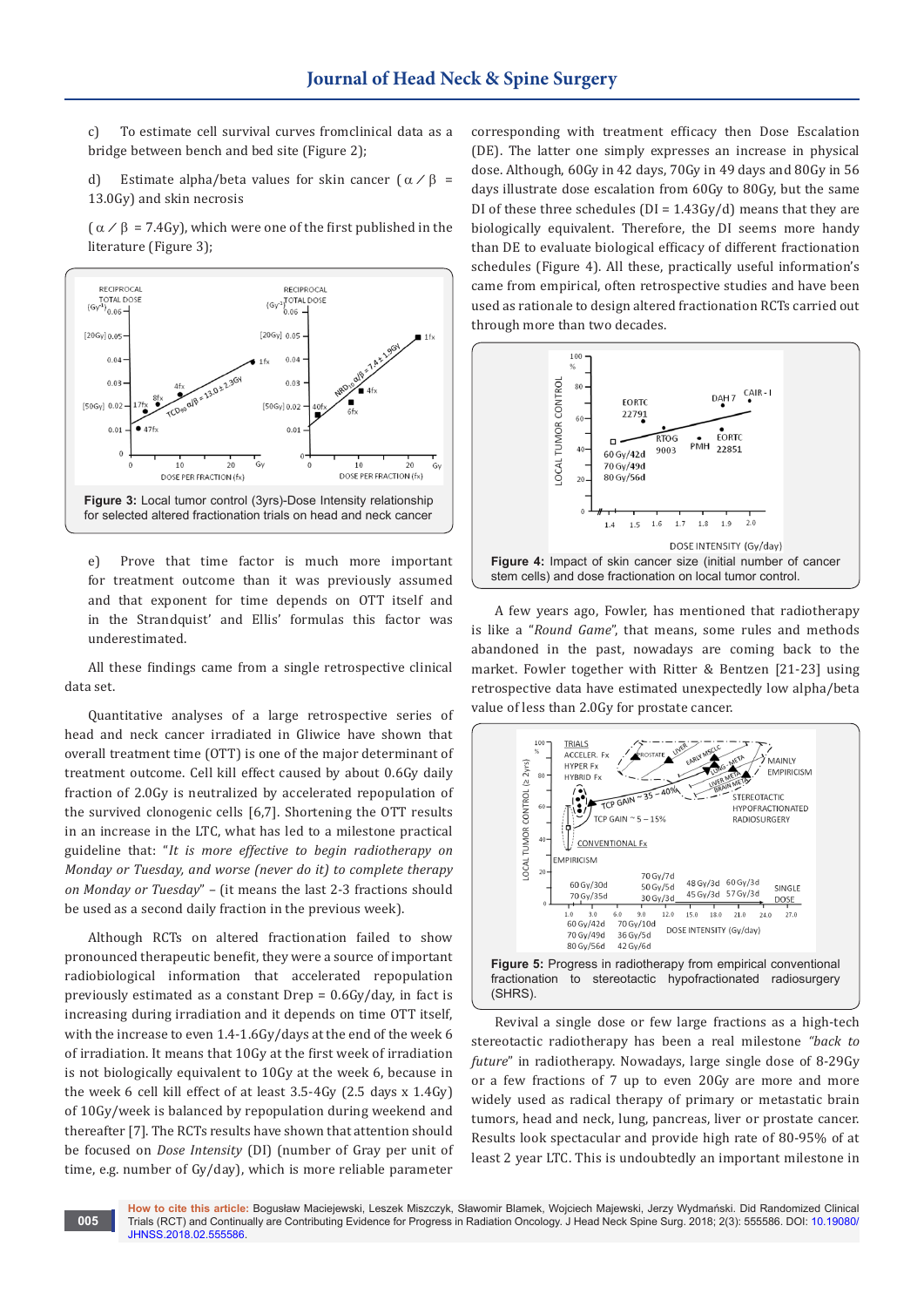radiotherapy, with its empirical roots. Figure 5 illustrates this enormous "*gain-jump*" in curative radiation oncology, although a majority studies have a long empirical history and those on stereotactic hypofractionated radiotherapy also remains mainly empirical and RCTs just have begun. Despite many years of empirical and randomized studies, somewhat epical question - "Mirror, mirror at the wall-tell which therapy is the best at all" -still remains unanswered.

## **Conclusion**

During many decades of radiotherapy we have learned that "*cause-and-effect relationships*" are not simple. Malignant tumors and humans biology is widely individual, and recognizable final common pathway is initiated from wide range of possible triggers [1]. Nobody can settle that whether empirical radiotherapy is advantageous or inferior alternative to the RCTs, because in fact they are complementary to one another. Empirical retrospective studies should not be ignored as a source of practical importance although they are not randomized.

The RCTs results, even significant, are not always useful to design individually personalized radiotherapy alone or as a part of systemic therapy. It should be remembered that about 80% of patients stay out of any RCTs. There is plausible expectation that genomics, proteomics and molecular tumor profiles shell influence philosophy and tailoring radiation oncology. Despite of preliminarily unsatisfied results of the CHART or p-CAIR show that molecular profiles allowed to select well defined clusters of patients with the LTC much higher than average median. Already translation research strongly influences present and prospective progress in radiotherapy. There is no doubt the RCTs should be continued to check and prove empirical findings but its methodological rules and criteria need likely to be updated. It seems that so-called "Feedback Trial" might be a reasonable solution. It means, that patients with molecular profiles estimated prior to therapy should be enrolled into the trial and randomized based on volumetric, but not TNM staging. Longterm results categorized as winners (cured) or losers (failures) should be confronted back with molecular profiles within each category and cross-checked for winners and losers to define specific molecular and/or genetic markers being a strong specific predictors for each end-point. It likely seems the only rational way to move from averages to evidence bases, individually personalized effective radiation therapy.

#### **References**

- 1. [Glatstein E \(2004\) Personal thoughts on statistics, lies, damn lies and](https://www.ncbi.nlm.nih.gov/pubmed/15050306)  [\(oncologic\) statistics. Int J Radiat Oncol Biol Phys 58\(5\): 1329-1333.](https://www.ncbi.nlm.nih.gov/pubmed/15050306)
- 2. [Bentzen SM \(1998\) Towards evidence based radiation oncology:](https://www.ncbi.nlm.nih.gov/pubmed/9488121)  [improving design, analysis, and reporting clinical outcome studies in](https://www.ncbi.nlm.nih.gov/pubmed/9488121)  [radiotherapy. Radiother Oncol 46\(1\): 5-18.](https://www.ncbi.nlm.nih.gov/pubmed/9488121)
- 3. [Overgaard J, Horseman MR \(1996\) Modification of hypoxic induced](https://www.ncbi.nlm.nih.gov/pubmed/10717158)  [radioresistance in tumors by the use of oxygen and sensitizers. Sem](https://www.ncbi.nlm.nih.gov/pubmed/10717158)  [Radiat Oncol 6\(1\): 10-21.](https://www.ncbi.nlm.nih.gov/pubmed/10717158)
- 4. [Horsman MR, Overgaard J \(2016\) The impact of hypoxia and its](https://www.ncbi.nlm.nih.gov/pubmed/26983987)  [modification of the outcome of radiotherapy. J Radiat Res 57 Suppl 1:](https://www.ncbi.nlm.nih.gov/pubmed/26983987)

[i90-i98.](https://www.ncbi.nlm.nih.gov/pubmed/26983987)

- 5. [Trott KR, Maciejewski B, Preuss-Bayer G, Skołyszewski J \(1984\)](https://www.ncbi.nlm.nih.gov/pubmed/6505282)  [Dose response curve and split-dose recovery in human skin cancer.](https://www.ncbi.nlm.nih.gov/pubmed/6505282)  [Radiother Oncol 2\(2\): 123-127.](https://www.ncbi.nlm.nih.gov/pubmed/6505282)
- 6. [Hliniak A, Maciejewski B, Trott KR \(1983\) The influence of the number](http://www.birpublications.org/doi/10.1259/0007-1285-56-668-596)  [of fractions, overall treatment time and field size on the local control of](http://www.birpublications.org/doi/10.1259/0007-1285-56-668-596)  [Cancer of the skin. British J Radiat 56\(668\): 569-598.](http://www.birpublications.org/doi/10.1259/0007-1285-56-668-596)
- 7. [Withers HR, Taylor JMG, Maciejewski B \(1988\) The hazard of](https://www.ncbi.nlm.nih.gov/pubmed/3390344)  [accelerated tumor clonogen repopulation during radiotherapy. Acta](https://www.ncbi.nlm.nih.gov/pubmed/3390344)  [Oncol 27\(2\): 181-191.](https://www.ncbi.nlm.nih.gov/pubmed/3390344)
- 8. [Bourhis J, Overgaard J, Audry H, Ang KK, Saunders M, et al. \(2006\)](https://www.ncbi.nlm.nih.gov/pubmed/16950362)  [Hyperfractionated or accelerated radiotherapy in head and neck](https://www.ncbi.nlm.nih.gov/pubmed/16950362)  [cancer: a metaanalysis. Lancet 368\(9538\): 843-854.](https://www.ncbi.nlm.nih.gov/pubmed/16950362)
- 9. [Lacas B, Bourhis J, Overgaard J, Zhang Q, Gregoire V et al. \(2017\) Role](https://www.ncbi.nlm.nih.gov/pubmed/28757375/)  [of radiotherapy fractionation in head and neck cancers \(MARCH\): an](https://www.ncbi.nlm.nih.gov/pubmed/28757375/)  [updated meta-analysis. Lancet Oncol 18\(9\): 1221-1238.](https://www.ncbi.nlm.nih.gov/pubmed/28757375/)
- 10. [Saunders MI, Rojas AM, Parmar MK, Diche S \(2010\) Mature results of a](https://www.ncbi.nlm.nih.gov/pubmed/20394851)  [randomized trial of accelerated hyperfractionated versus conventional](https://www.ncbi.nlm.nih.gov/pubmed/20394851)  [radiotherapy in head and neck cancer. Int J Radiat Oncol Biol Phys](https://www.ncbi.nlm.nih.gov/pubmed/20394851)  [77\(1\): 3-8.](https://www.ncbi.nlm.nih.gov/pubmed/20394851)
- 11. [Overgaard J, Hansen HS, Specht L, Overgaard M, Grau C et al \(2003\) Fie](https://www.ncbi.nlm.nih.gov/pubmed/14511925)  [compared with six fractions per week of conventional radiotherapy of](https://www.ncbi.nlm.nih.gov/pubmed/14511925)  [squamous cell carcinoma of head and neck: DAHANCA 6&7 randomized](https://www.ncbi.nlm.nih.gov/pubmed/14511925)  [controlled trial. Lancet 362\(9388\): 933-940.](https://www.ncbi.nlm.nih.gov/pubmed/14511925)
- 12. [Buffa F, Bentzen SM, Daley F, Dische S, Saunders MI, et al. \(2004\)](https://www.ncbi.nlm.nih.gov/pubmed/15173081)  [Molecular marker profiles predict locoregional control of head and](https://www.ncbi.nlm.nih.gov/pubmed/15173081)  [neck squamous cell carcinoma in a randomized trial Continuous](https://www.ncbi.nlm.nih.gov/pubmed/15173081)  [hyperfractionated accelerated radiotherapy. Clin Cancer Res 10\(11\):](https://www.ncbi.nlm.nih.gov/pubmed/15173081)  [3745-3754.](https://www.ncbi.nlm.nih.gov/pubmed/15173081)
- 13. [Pignon JP, Bourhis J, Domenge C, Designé L \(2000\) Chemotherapy](https://www.ncbi.nlm.nih.gov/pubmed/10768432)  [added to locoregional treatment for head and neck squamous cell](https://www.ncbi.nlm.nih.gov/pubmed/10768432)  [carcinoma. Three meta-analysis of updated individual data. MACH-NC](https://www.ncbi.nlm.nih.gov/pubmed/10768432)  [Collaborative Group. Meta-Analysis of chemotherapy on head and neck](https://www.ncbi.nlm.nih.gov/pubmed/10768432)  [cancer. Lancet 355\(9208\): 949-955.](https://www.ncbi.nlm.nih.gov/pubmed/10768432)
- 14. [Blanchard P, Baujat B, Holostenco V, Bourredjem A, Baey C, et al. \(2011\)](https://www.ncbi.nlm.nih.gov/pubmed/21684027)  [Meta-analysis of chemotherapy in head and neck cancer \(MACH-CH\): a](https://www.ncbi.nlm.nih.gov/pubmed/21684027)  [comprehensive analysis by tumor site. Radiother Oncol 100\(1\): 33-40.](https://www.ncbi.nlm.nih.gov/pubmed/21684027)
- 15. [Denis F, Garaud P, Bardet E, Alfonsi M, Sire C, et al. \(2004\) Final results](https://www.ncbi.nlm.nih.gov/pubmed/14657228)  [of the 94-01 French Head and Neck Oncology and Radiotherapy Group](https://www.ncbi.nlm.nih.gov/pubmed/14657228)  [randomized trial comparing radiotherapy alone with concomitant](https://www.ncbi.nlm.nih.gov/pubmed/14657228)  [radiochemotherapy in advanced stage oropharynx carcinoma. J Clin](https://www.ncbi.nlm.nih.gov/pubmed/14657228)  [Oncol 22\(1\): 69-76.](https://www.ncbi.nlm.nih.gov/pubmed/14657228)
- 16. Suwinski R, Jaworska M, Nikiel B, Woźniak G (2011) Postoperative continuous 7-days-a-week radiotherapy for high-risk squamous cell cancer of the head and neck. Long-term results of a randomised clinical trial. Int J Radiat Oncol Biol Phys 81: 104-110.
- 17. [Marsh MJ, Hawkins BS \(1994\) Publications from multicenter clinical](https://www.ncbi.nlm.nih.gov/pubmed/7701142)  [trials: statistical techniques and the accessibility to the reader. Stat](https://www.ncbi.nlm.nih.gov/pubmed/7701142)  [Med 13\(23-24\): 2393-2406.](https://www.ncbi.nlm.nih.gov/pubmed/7701142)
- 18. [Bentzen SM \(1994\) Radiobiological considerations in the design of](http://www.thegreenjournal.com/article/0167-8140(94)90443-X/pdf)  [clinical trials. Radiother Oncol 32\(1\): 1-11.](http://www.thegreenjournal.com/article/0167-8140(94)90443-X/pdf)
- 19. [Maciejewski B, Taylor JMG, Withers HR \(1986\) Alpha/beta value and](https://www.ncbi.nlm.nih.gov/pubmed/3809591)  [the importance of size of dose per fraction for late complications in the](https://www.ncbi.nlm.nih.gov/pubmed/3809591)  [supraglottic larynx. Radiother Oncol 7\(4\): 323-326.](https://www.ncbi.nlm.nih.gov/pubmed/3809591)
- 20. [Maciejewski B, Skates S, Zajusz A, Lange D \(1993\) Importance of tumor](https://www.ncbi.nlm.nih.gov/pubmed/8350948)  [size and repopulation for radiocurability of skin Cancer. Neoplasma](https://www.ncbi.nlm.nih.gov/pubmed/8350948)  [40\(1\): 51-54.](https://www.ncbi.nlm.nih.gov/pubmed/8350948)
- 21. [Fowler JF, Chappell R, Ritter MA \(2001\) Is alpha/beta for prostate](https://www.ncbi.nlm.nih.gov/pubmed/11429230)  [tumors really low? Int J Radiat Oncol Biol Phys 50\(4\): 1021-1031.](https://www.ncbi.nlm.nih.gov/pubmed/11429230)
- **How to cite this article:** Bogusław Maciejewski, Leszek Miszczyk, Sławomir Blamek, Wojciech Majewski, Jerzy Wydmański. Did Randomized Clinical Trials (RCT) and Continually are Contributing Evidence for Progress in Radiation Oncology. J Head Neck Spine Surg. 2018; 2(3): 555586. DOI: [10.19080/](http://dx.doi.org/10.19080/jhnss.2018.02.555586
) [JHNSS.2018.02.555586.](http://dx.doi.org/10.19080/jhnss.2018.02.555586
) **006**